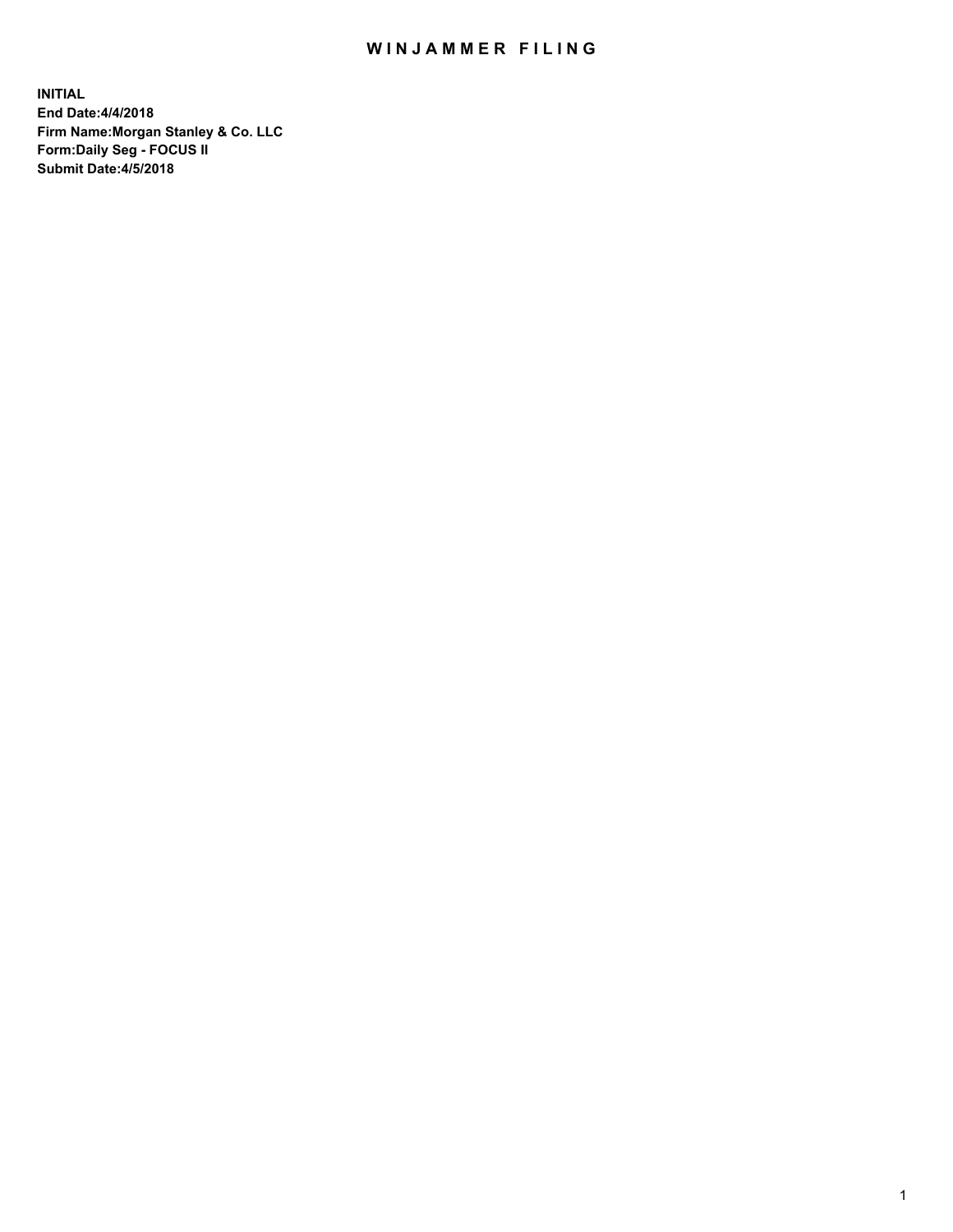## **INITIAL End Date:4/4/2018 Firm Name:Morgan Stanley & Co. LLC Form:Daily Seg - FOCUS II Submit Date:4/5/2018 Daily Segregation - Cover Page**

| Name of Company<br><b>Contact Name</b><br><b>Contact Phone Number</b><br><b>Contact Email Address</b>                                                                                                                                                                                                                          | Morgan Stanley & Co. LLC<br>Ikram Shah<br>212-276-0963<br>Ikram.shah@morganstanley.com |
|--------------------------------------------------------------------------------------------------------------------------------------------------------------------------------------------------------------------------------------------------------------------------------------------------------------------------------|----------------------------------------------------------------------------------------|
| FCM's Customer Segregated Funds Residual Interest Target (choose one):<br>a. Minimum dollar amount: ; or<br>b. Minimum percentage of customer segregated funds required:%; or<br>c. Dollar amount range between: and; or<br>d. Percentage range of customer segregated funds required between:% and%.                          | 331,000,000<br>00<br>0 <sub>0</sub>                                                    |
| FCM's Customer Secured Amount Funds Residual Interest Target (choose one):<br>a. Minimum dollar amount: ; or<br>b. Minimum percentage of customer secured funds required:%; or<br>c. Dollar amount range between: and; or<br>d. Percentage range of customer secured funds required between: % and %.                          | 140,000,000<br>00<br>00                                                                |
| FCM's Cleared Swaps Customer Collateral Residual Interest Target (choose one):<br>a. Minimum dollar amount: ; or<br>b. Minimum percentage of cleared swaps customer collateral required:% ; or<br>c. Dollar amount range between: and; or<br>d. Percentage range of cleared swaps customer collateral required between:% and%. | 92,000,000<br>0 <sub>0</sub><br>0 <sub>0</sub>                                         |

Attach supporting documents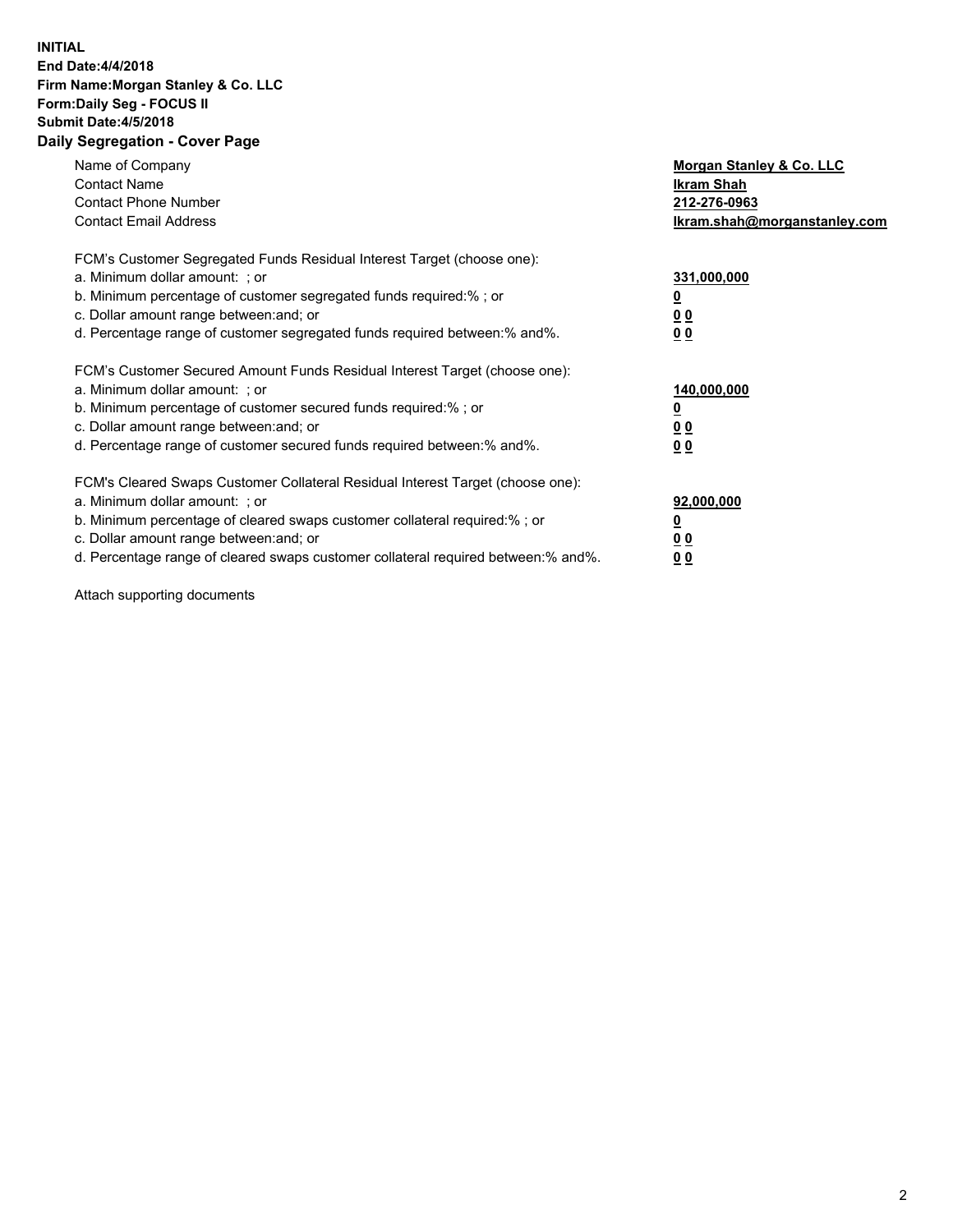## **INITIAL End Date:4/4/2018 Firm Name:Morgan Stanley & Co. LLC Form:Daily Seg - FOCUS II Submit Date:4/5/2018 Daily Segregation - Secured Amounts** Foreign Futures and Foreign Options Secured Amounts Amount required to be set aside pursuant to law, rule or regulation of a foreign government or a rule of a self-regulatory organization authorized thereunder **0** [7305] 1. Net ledger balance - Foreign Futures and Foreign Option Trading - All Customers A. Cash **3,377,427,411** [7315] B. Securities (at market) **2,023,726,390** [7317] 2. Net unrealized profit (loss) in open futures contracts traded on a foreign board of trade **-270,315,223** [7325] 3. Exchange traded options a. Market value of open option contracts purchased on a foreign board of trade **25,831,525** [7335] b. Market value of open contracts granted (sold) on a foreign board of trade **-18,834,076** [7337] 4. Net equity (deficit) (add lines 1. 2. and 3.) **5,137,836,027** [7345] 5. Account liquidating to a deficit and account with a debit balances - gross amount **100,050,444** [7351] Less: amount offset by customer owned securities **-96,393,817** [7352] **3,656,627** [7354] 6. Amount required to be set aside as the secured amount - Net Liquidating Equity Method (add lines 4 and 5) **5,141,492,654** [7355] 7. Greater of amount required to be set aside pursuant to foreign jurisdiction (above) or line 6. **5,141,492,654** [7360] FUNDS DEPOSITED IN SEPARATE REGULATION 30.7 ACCOUNTS 1. Cash in banks A. Banks located in the United States **331,893,970** [7500] B. Other banks qualified under Regulation 30.7 **669,038,539** [7520] **1,000,932,509** [7530] 2. Securities A. In safekeeping with banks located in the United States **270,929,813** [7540] B. In safekeeping with other banks qualified under Regulation 30.7 **0** [7560] **270,929,813** [7570] 3. Equities with registered futures commission merchants A. Cash **5,729,098** [7580] B. Securities **0** [7590] C. Unrealized gain (loss) on open futures contracts **-162,031** [7600] D. Value of long option contracts **0** [7610] E. Value of short option contracts **0** [7615] **5,567,067** [7620] 4. Amounts held by clearing organizations of foreign boards of trade A. Cash **0** [7640] B. Securities **0** [7650] C. Amount due to (from) clearing organization - daily variation **0** [7660] D. Value of long option contracts **0** [7670] E. Value of short option contracts **0** [7675] **0** [7680] 5. Amounts held by members of foreign boards of trade A. Cash **2,567,630,777** [7700] B. Securities **1,752,796,578** [7710] C. Unrealized gain (loss) on open futures contracts **-270,153,192** [7720] D. Value of long option contracts **25,831,525** [7730] E. Value of short option contracts **-18,834,076** [7735] **4,057,271,612** [7740] 6. Amounts with other depositories designated by a foreign board of trade **0** [7760] 7. Segregated funds on hand **0** [7765] 8. Total funds in separate section 30.7 accounts **5,334,701,001** [7770] 9. Excess (deficiency) Set Aside for Secured Amount (subtract line 7 Secured Statement **193,208,347** [7380]

- Page 1 from Line 8) 10. Management Target Amount for Excess funds in separate section 30.7 accounts **140,000,000** [7780]
- 11. Excess (deficiency) funds in separate 30.7 accounts over (under) Management Target **53,208,347** [7785]

3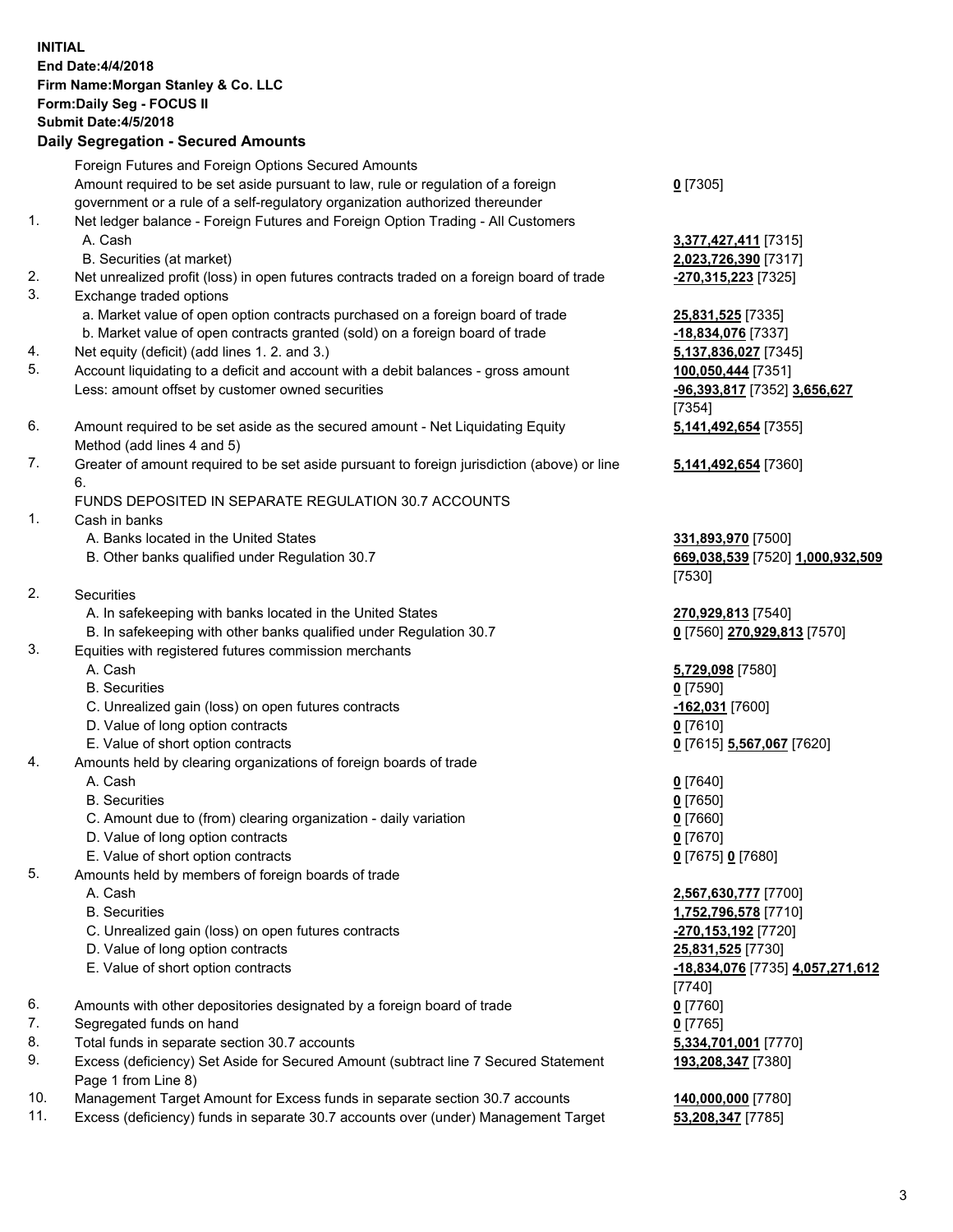**INITIAL End Date:4/4/2018 Firm Name:Morgan Stanley & Co. LLC Form:Daily Seg - FOCUS II Submit Date:4/5/2018 Daily Segregation - Segregation Statement** SEGREGATION REQUIREMENTS(Section 4d(2) of the CEAct) 1. Net ledger balance A. Cash **10,587,535,278** [7010] B. Securities (at market) **5,199,304,729** [7020] 2. Net unrealized profit (loss) in open futures contracts traded on a contract market **-21,093,426** [7030] 3. Exchange traded options A. Add market value of open option contracts purchased on a contract market **409,341,177** [7032] B. Deduct market value of open option contracts granted (sold) on a contract market **-663,785,864** [7033] 4. Net equity (deficit) (add lines 1, 2 and 3) **15,511,301,894** [7040] 5. Accounts liquidating to a deficit and accounts with debit balances - gross amount **281,190,182** [7045] Less: amount offset by customer securities **-251,221,432** [7047] **29,968,750** [7050] 6. Amount required to be segregated (add lines 4 and 5) **15,541,270,644** [7060] FUNDS IN SEGREGATED ACCOUNTS 7. Deposited in segregated funds bank accounts A. Cash **4,082,651,989** [7070] B. Securities representing investments of customers' funds (at market) **0** [7080] C. Securities held for particular customers or option customers in lieu of cash (at market) **926,374,568** [7090] 8. Margins on deposit with derivatives clearing organizations of contract markets A. Cash **6,341,126,888** [7100] B. Securities representing investments of customers' funds (at market) **0** [7110] C. Securities held for particular customers or option customers in lieu of cash (at market) **4,272,930,161** [7120] 9. Net settlement from (to) derivatives clearing organizations of contract markets **551,404,223** [7130] 10. Exchange traded options A. Value of open long option contracts **409,341,177** [7132] B. Value of open short option contracts **-663,785,864** [7133] 11. Net equities with other FCMs A. Net liquidating equity **2,925,972** [7140] B. Securities representing investments of customers' funds (at market) **0** [7160] C. Securities held for particular customers or option customers in lieu of cash (at market) **0** [7170] 12. Segregated funds on hand **0** [7150] 13. Total amount in segregation (add lines 7 through 12) **15,922,969,114** [7180] 14. Excess (deficiency) funds in segregation (subtract line 6 from line 13) **381,698,470** [7190]

- 15. Management Target Amount for Excess funds in segregation **331,000,000** [7194]
- 16. Excess (deficiency) funds in segregation over (under) Management Target Amount Excess

**50,698,470** [7198]